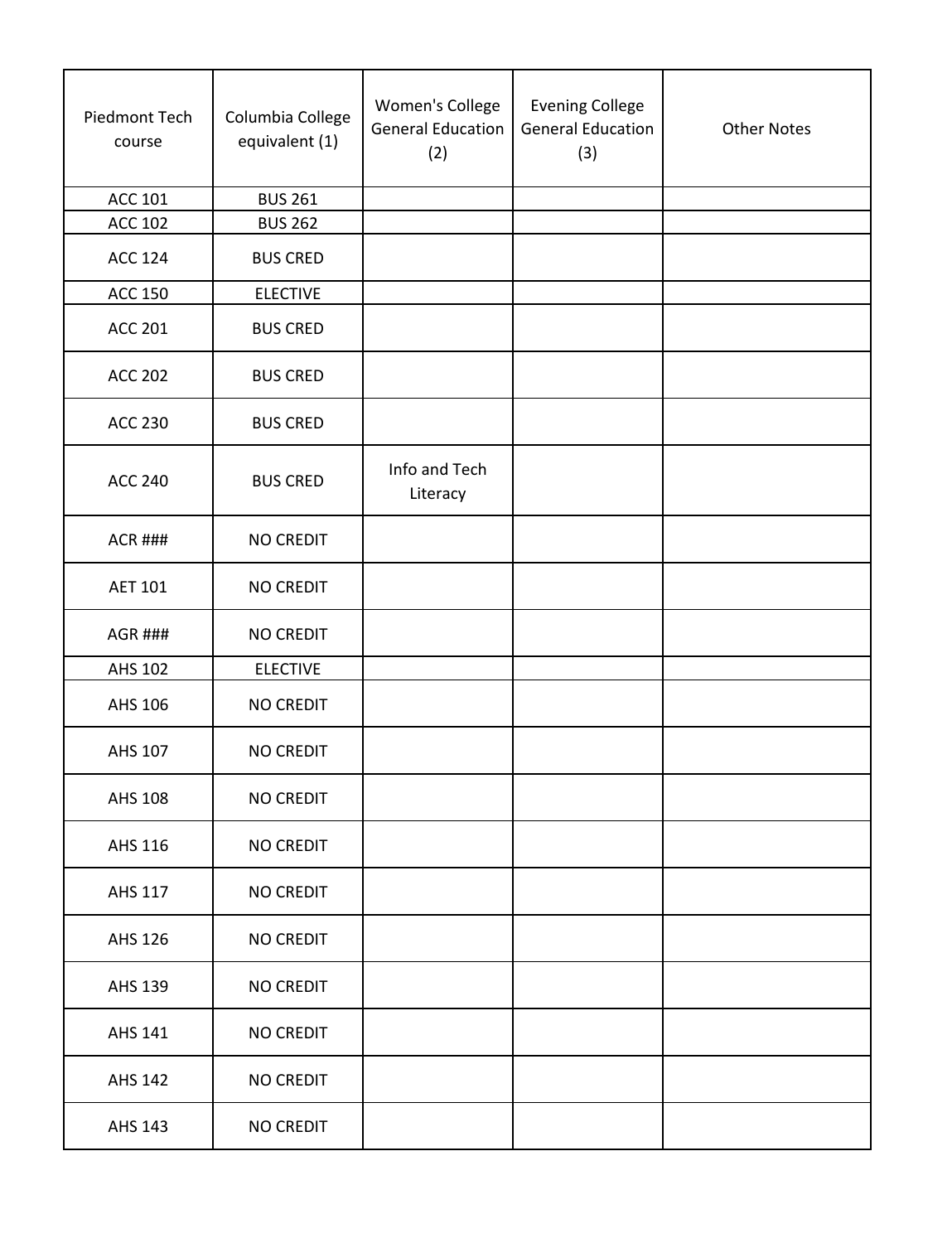| Piedmont Tech<br>course | Columbia College<br>equivalent (1) | Women's College<br><b>General Education</b><br>(2) | <b>Evening College</b><br><b>General Education</b><br>(3) | <b>Other Notes</b> |
|-------------------------|------------------------------------|----------------------------------------------------|-----------------------------------------------------------|--------------------|
| AHS 145                 | <b>NO CREDIT</b>                   |                                                    |                                                           |                    |
| AHS 146                 | <b>NO CREDIT</b>                   |                                                    |                                                           |                    |
| AHS 156                 | <b>NO CREDIT</b>                   |                                                    |                                                           |                    |
| AHS 163                 | <b>NO CREDIT</b>                   |                                                    |                                                           |                    |
| AHS 170                 | <b>NO CREDIT</b>                   |                                                    |                                                           |                    |
| AHS 171                 | <b>NO CREDIT</b>                   |                                                    |                                                           |                    |
| <b>AHS 172</b>          | <b>NO CREDIT</b>                   |                                                    |                                                           |                    |
| AHS 173                 | <b>NO CREDIT</b>                   |                                                    |                                                           |                    |
| <b>AHS 174</b>          | <b>NO CREDIT</b>                   |                                                    |                                                           |                    |
| AHS 175                 | <b>NO CREDIT</b>                   |                                                    |                                                           |                    |
| AHS 176                 | <b>NO CREDIT</b>                   |                                                    |                                                           |                    |
| <b>AHS 205</b>          | <b>ELECTIVE</b>                    |                                                    |                                                           |                    |
| <b>AMT ###</b>          | <b>NO CREDIT</b>                   |                                                    |                                                           |                    |
| AOT ###                 | <b>NO CREDIT</b>                   |                                                    |                                                           |                    |
| <b>ART 101</b>          | <b>ART 205</b>                     | Aesthetic Literacy<br>OR<br>Multiculturalism       | LA 2214                                                   |                    |
| <b>ARV 102</b>          | <b>ELECTIVE</b>                    |                                                    |                                                           |                    |
| <b>ARV 110</b>          | <b>ELECTIVE</b>                    |                                                    |                                                           |                    |
| <b>ARV 114</b>          | <b>ART CRED</b>                    |                                                    |                                                           |                    |
| <b>ARV 120</b>          | <b>ART CRED</b>                    |                                                    |                                                           |                    |
| <b>ARV 121</b>          | ART CRED                           |                                                    |                                                           |                    |
| <b>ARV 123</b>          | <b>ART CRED</b>                    |                                                    |                                                           |                    |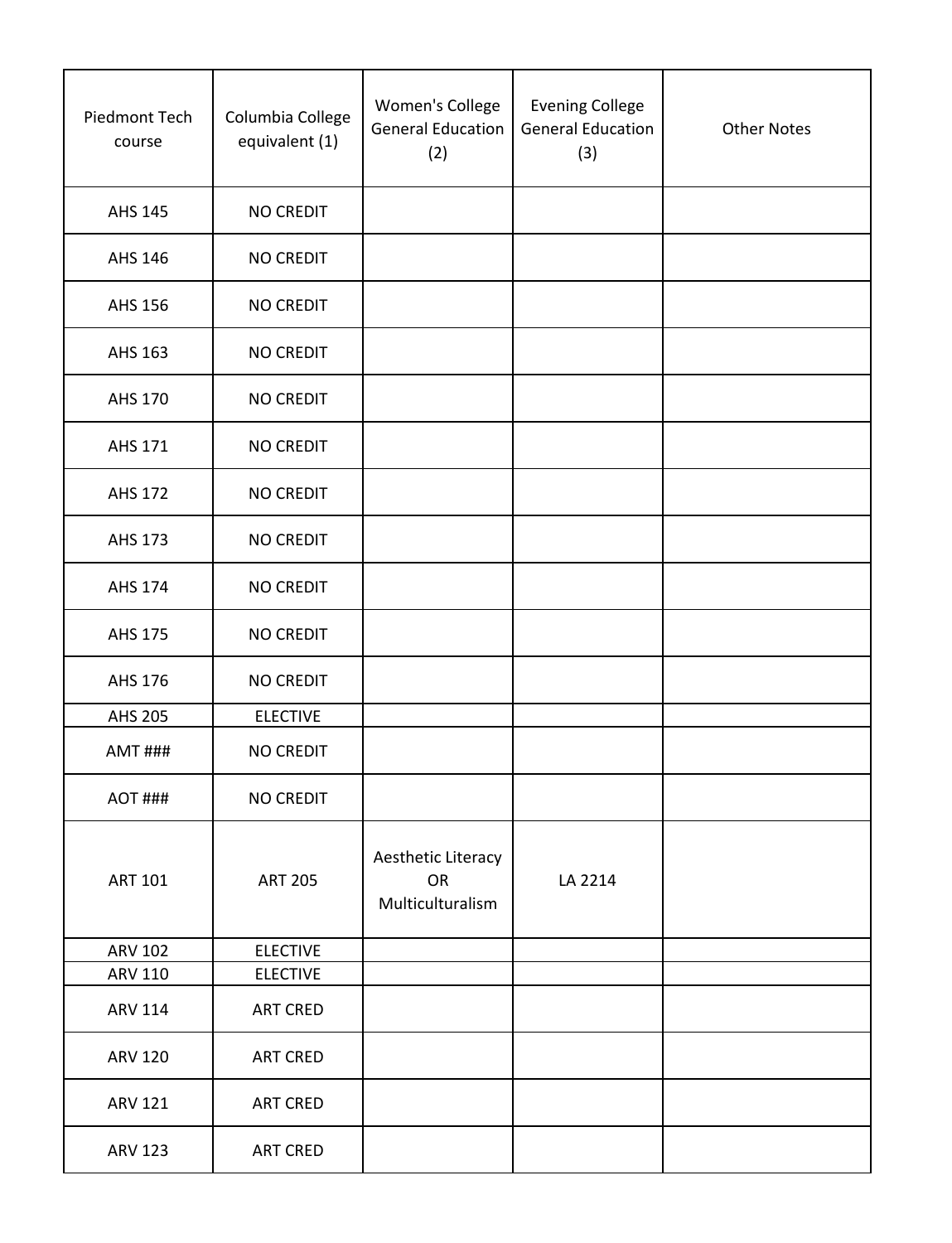| Piedmont Tech<br>course | Columbia College<br>equivalent (1) | Women's College<br><b>General Education</b><br>(2) | <b>Evening College</b><br><b>General Education</b><br>(3) | <b>Other Notes</b> |
|-------------------------|------------------------------------|----------------------------------------------------|-----------------------------------------------------------|--------------------|
| <b>ARV 124</b>          | <b>ELECTIVE</b>                    |                                                    |                                                           |                    |
| <b>ARV 125</b>          | <b>ELECTIVE</b>                    |                                                    |                                                           |                    |
| ARV 161                 | <b>ELECTIVE</b>                    |                                                    |                                                           |                    |
| <b>ARV 162</b>          | <b>ELECTIVE</b>                    |                                                    |                                                           |                    |
| <b>ARV 205</b>          | <b>ELECTIVE</b>                    |                                                    |                                                           |                    |
| <b>ARV 214</b>          | <b>ART CRED</b>                    |                                                    |                                                           |                    |
| <b>ARV 215</b>          | <b>ART CRED</b>                    |                                                    |                                                           |                    |
| <b>ARV 222</b>          | <b>ELECTIVE</b>                    |                                                    |                                                           |                    |
| <b>ARV 261</b>          | <b>ELECTIVE</b>                    |                                                    |                                                           |                    |
| <b>ARV 262</b>          | <b>ELECTIVE</b>                    |                                                    |                                                           |                    |
| <b>ARV 265</b>          | <b>NO CREDIT</b>                   |                                                    |                                                           |                    |
| <b>ARV 266</b>          | <b>ELECTIVE</b>                    |                                                    |                                                           |                    |
| AST 101                 | PS 145                             | Scientific Literacy                                | Lab science                                               |                    |
| <b>AST 102</b>          | PS 145                             | Scientific Literacy                                | Lab science                                               |                    |
| <b>AUT ###</b>          | <b>NO CREDIT</b>                   |                                                    |                                                           |                    |
| <b>BAF 101</b>          | <b>ELECTIVE</b>                    |                                                    |                                                           |                    |
| <b>BAF 250</b>          | <b>ELECTIVE</b>                    |                                                    |                                                           |                    |
| <b>BAF 260</b>          | <b>ELECTIVE</b>                    |                                                    |                                                           |                    |
| <b>BCT ###</b>          | <b>NO CREDIT</b>                   |                                                    |                                                           |                    |
| <b>BIO 101</b>          | <b>BIO 110</b>                     | <b>Scientific Literacy</b>                         | Lab science                                               |                    |
| <b>BIO 102</b>          | <b>BIO 225</b>                     |                                                    | Lab science                                               |                    |
| <b>BIO 112</b>          | <b>BIO 105</b>                     | Scientific Literacy                                | Lab science                                               |                    |
| <b>BIO 115</b>          | <b>ELECTIVE</b>                    |                                                    |                                                           |                    |
| <b>BIO 210</b>          | <b>BIO 230</b>                     |                                                    | Lab science                                               |                    |
| <b>BIO 211</b>          | <b>BIO 330</b>                     |                                                    | Lab science                                               |                    |
| <b>BIO 225</b>          | <b>BIO 265</b>                     |                                                    | Lab science                                               |                    |
| <b>BUS 101</b>          | <b>ELECTIVE</b>                    |                                                    |                                                           |                    |
| <b>BUS 121</b>          | <b>BUS CRED</b>                    |                                                    |                                                           |                    |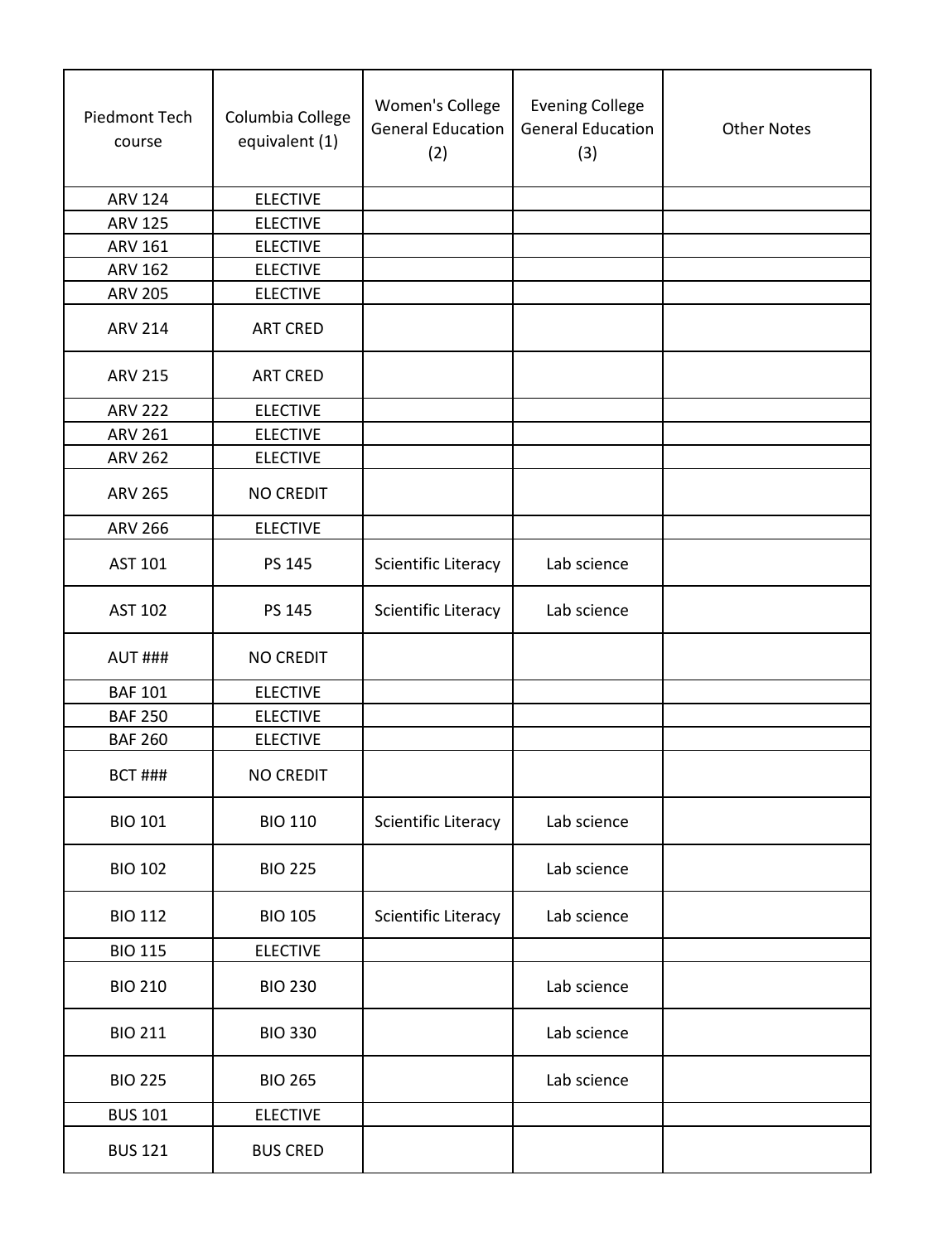| Piedmont Tech<br>course | Columbia College<br>equivalent (1) | Women's College<br><b>General Education</b><br>(2) | <b>Evening College</b><br><b>General Education</b><br>(3) | <b>Other Notes</b> |
|-------------------------|------------------------------------|----------------------------------------------------|-----------------------------------------------------------|--------------------|
| <b>BUS 210</b>          | <b>BUS CRED</b>                    |                                                    |                                                           |                    |
| <b>CGC 106</b>          | <b>ELECTIVE</b>                    |                                                    |                                                           |                    |
| <b>CGC 110</b>          | <b>ELECTIVE</b>                    |                                                    |                                                           |                    |
| <b>CGC 210</b>          | <b>ELECTIVE</b>                    |                                                    |                                                           |                    |
| <b>CHM 106</b>          | <b>CHEM 100</b>                    | Scientific Literacy                                | Lab science                                               |                    |
| <b>CHM 107</b>          | <b>CHEM 100</b>                    | Scientific Literacy                                | Lab science                                               |                    |
| <b>CHM 110</b>          | <b>CHEM 121</b>                    | Scientific Literacy                                | Lab science                                               |                    |
| <b>CHM 111</b>          | <b>CHEM 122</b>                    |                                                    | Lab science                                               |                    |
| $CIM$ ###               | <b>NO CREDIT</b>                   |                                                    |                                                           |                    |
| <b>COL 101</b>          | <b>ELECTIVE</b>                    |                                                    |                                                           |                    |
| <b>COL 103</b>          | <b>NO CREDIT</b>                   |                                                    |                                                           |                    |
| <b>CPT 101</b>          | <b>CIS 100</b>                     | Info & Tech<br>Literacy                            |                                                           |                    |
| <b>CPT 114</b>          | <b>CIS 110</b>                     |                                                    |                                                           |                    |
| <b>CPT 141</b>          | <b>NO CREDIT</b>                   |                                                    |                                                           |                    |
| <b>CPT 160</b>          | <b>NO CREDIT</b>                   |                                                    |                                                           |                    |
| <b>CPT 161</b>          | <b>NO CREDIT</b>                   |                                                    |                                                           |                    |
| <b>CPT 169</b>          | <b>NO CREDIT</b>                   |                                                    |                                                           |                    |
| <b>CPT 172</b>          | NO CREDIT                          |                                                    |                                                           |                    |
| <b>CPT 185</b>          | <b>CIS 111</b>                     |                                                    |                                                           |                    |
| <b>CPT 186</b>          | <b>CIS 111</b>                     |                                                    |                                                           |                    |
| <b>CPT 207</b>          | <b>ELECTIVE</b>                    |                                                    |                                                           |                    |
| <b>CPT 209</b>          | <b>ELECTIVE</b>                    |                                                    |                                                           |                    |
| <b>CPT 232</b>          | <b>NO CREDIT</b>                   |                                                    |                                                           |                    |
| <b>CPT 233</b>          | <b>NO CREDIT</b>                   |                                                    |                                                           |                    |
| <b>CPT 236</b>          | <b>ELECTIVE</b>                    |                                                    |                                                           |                    |
| <b>CPT 237</b>          | <b>ELECTIVE</b>                    |                                                    |                                                           |                    |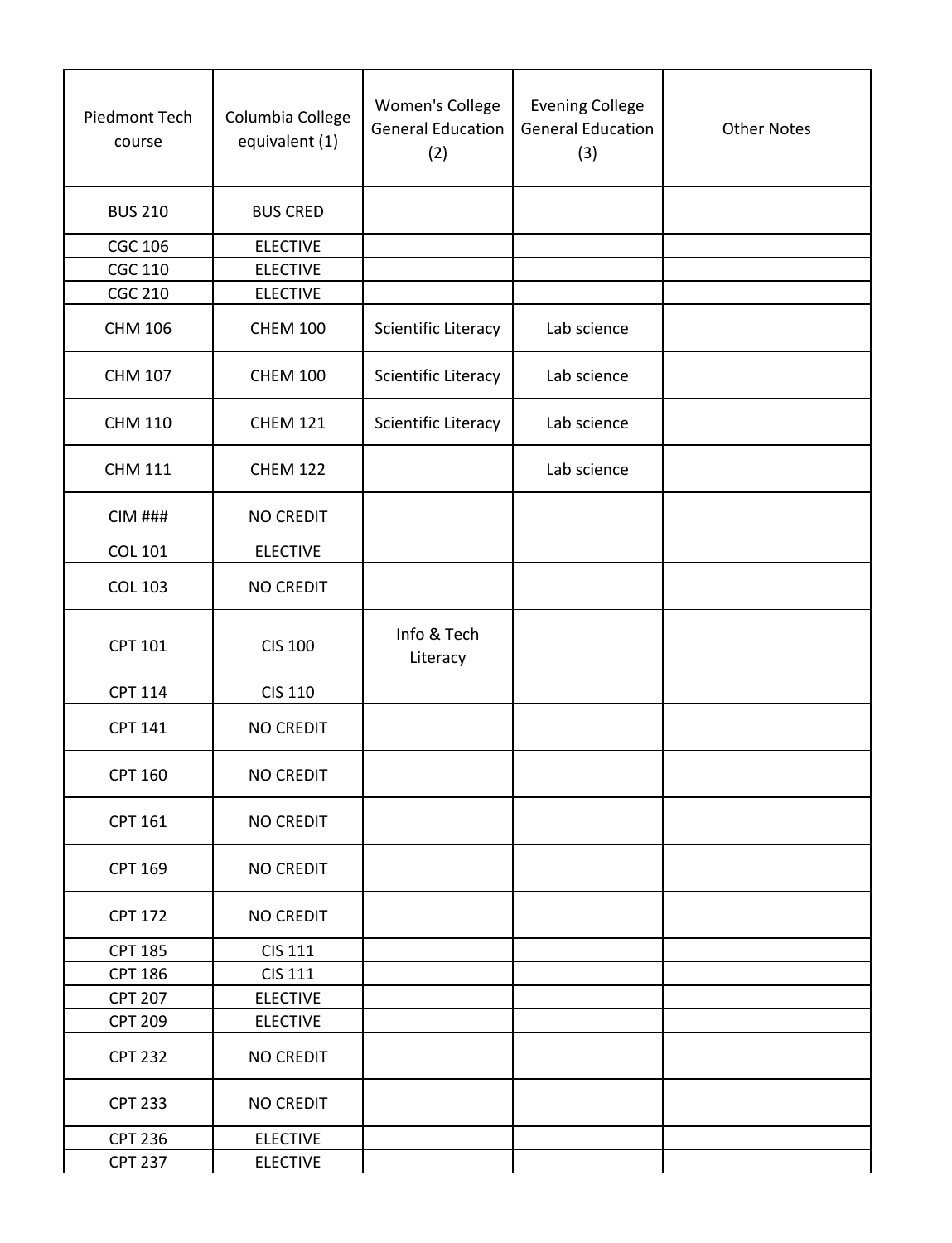| Piedmont Tech<br>course | Columbia College<br>equivalent (1) | Women's College<br><b>General Education</b><br>(2) | <b>Evening College</b><br><b>General Education</b><br>(3) | <b>Other Notes</b> |
|-------------------------|------------------------------------|----------------------------------------------------|-----------------------------------------------------------|--------------------|
| <b>CPT 240</b>          | <b>ELECTIVE</b>                    |                                                    |                                                           |                    |
| <b>CPT 242</b>          | <b>ELECTIVE</b>                    |                                                    |                                                           |                    |
| <b>CPT 247</b>          | <b>ELECTIVE</b>                    |                                                    |                                                           |                    |
| <b>CPT 257</b>          | <b>ELECTIVE</b>                    |                                                    |                                                           |                    |
| <b>CPT 264</b>          | <b>ELECTIVE</b>                    |                                                    |                                                           |                    |
| <b>CPT 267</b>          | <b>NO CREDIT</b>                   |                                                    |                                                           |                    |
| <b>CPT 274</b>          | <b>ELECTIVE</b>                    |                                                    |                                                           |                    |
| <b>CPT 282</b>          | <b>NO CREDIT</b>                   |                                                    |                                                           |                    |
| <b>CPT 286</b>          | <b>ELECTIVE</b>                    |                                                    |                                                           |                    |
| <b>CPT 288</b>          | <b>NO CREDIT</b>                   |                                                    |                                                           |                    |
| <b>CPT 293</b>          | <b>CIS 330</b>                     |                                                    |                                                           |                    |
| <b>CPT 295</b>          | <b>NO CREDIT</b>                   |                                                    |                                                           |                    |
| CRJ 101                 | POSC CRED or<br>CJ<br>301          |                                                    |                                                           |                    |
| <b>CRJ 125</b>          | SOC 225 or CJ 401                  |                                                    |                                                           |                    |
| <b>CRJ 140</b>          | <b>NO CREDIT</b>                   |                                                    |                                                           |                    |
| <b>CRJ 145</b>          | SOC 226 or CJ 410                  |                                                    |                                                           |                    |
| <b>CRJ 205</b>          | <b>ELECTIVE</b>                    |                                                    |                                                           |                    |
| <b>CRJ 220</b>          | POSC 355 or<br>CJ<br>302           |                                                    |                                                           |                    |
| <b>CRJ 222</b>          | POSC CRED or<br>CJ<br>402          |                                                    |                                                           |                    |
| <b>CRJ 224</b>          | ELECTIVE or<br>CJ<br>320           |                                                    |                                                           |                    |
| <b>CRJ 230</b>          | <b>ELECTIVE</b>                    |                                                    |                                                           |                    |
| <b>CRJ 236</b>          | <b>NO CREDIT</b>                   |                                                    |                                                           |                    |
| <b>CRJ 242</b>          | POSC CRED or<br>CJ 304             |                                                    |                                                           |                    |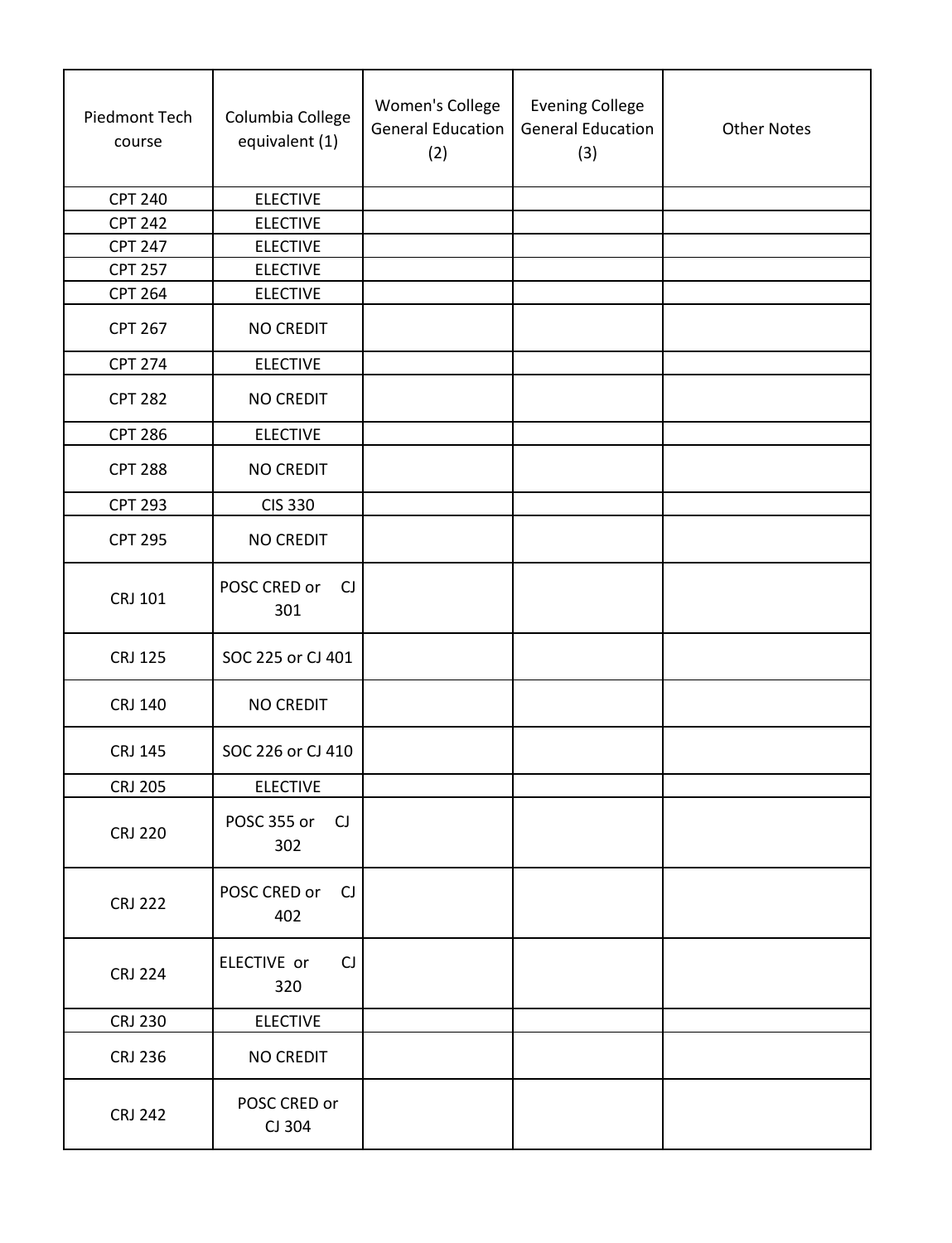| Piedmont Tech<br>course | Columbia College<br>equivalent (1) | Women's College<br><b>General Education</b><br>(2) | <b>Evening College</b><br><b>General Education</b><br>(3) | <b>Other Notes</b>                  |
|-------------------------|------------------------------------|----------------------------------------------------|-----------------------------------------------------------|-------------------------------------|
| <b>CRJ 250</b>          | <b>NO CREDIT</b>                   |                                                    |                                                           |                                     |
| <b>CVT ###</b>          | <b>NO CREDIT</b>                   |                                                    |                                                           |                                     |
| <b>CWE ###</b>          | <b>NO CREDIT</b>                   |                                                    |                                                           |                                     |
| <b>ECD 101</b>          | <b>EDU CRED</b>                    |                                                    |                                                           |                                     |
| <b>ECD 102</b>          | <b>PSY CRED</b>                    |                                                    |                                                           | $ECD$ 102 + 203 => $EDU$ 210        |
| <b>ECD 105</b>          | <b>EDU 329</b>                     |                                                    |                                                           |                                     |
| <b>ECD 107</b>          | <b>SPED 332</b>                    |                                                    |                                                           |                                     |
| <b>ECD 108</b>          | <b>ELECTIVE</b>                    |                                                    |                                                           |                                     |
| <b>ECD 109</b>          | <b>ELECTIVE</b>                    |                                                    |                                                           |                                     |
| <b>ECD 131</b>          | <b>EDU 352</b>                     |                                                    |                                                           |                                     |
| <b>ECD 132</b>          | <b>ELECTIVE</b>                    |                                                    |                                                           | $ECD$ 132 + 138 => $EDU$ 345        |
| <b>ECD 133</b>          | <b>ELECTIVE</b>                    |                                                    |                                                           |                                     |
| <b>ECD 135</b>          | <b>EDU CRED</b>                    |                                                    |                                                           |                                     |
| <b>ECD 138</b>          | <b>ELECTIVE</b>                    |                                                    |                                                           | ECD $132 + 138 \Rightarrow$ EDU 345 |
| <b>ECD 200</b>          | <b>ELECTIVE</b>                    |                                                    |                                                           |                                     |
| <b>ECD 201</b>          | <b>EDU 318</b>                     |                                                    |                                                           |                                     |
| <b>ECD 203</b>          | <b>PSY CRED</b>                    |                                                    |                                                           | $ECD$ 102 + 203 => $EDU$ 210        |
| <b>ECD 205</b>          | <b>ELECTIVE</b>                    |                                                    |                                                           |                                     |
| <b>ECD 207</b>          | <b>ELECTIVE</b>                    |                                                    |                                                           |                                     |
| <b>ECD 220</b>          | <b>ELECTIVE</b>                    |                                                    |                                                           |                                     |
| <b>ECD 237</b>          | <b>ELECTIVE</b>                    |                                                    |                                                           |                                     |
| <b>ECD 243</b>          | <b>ELECTIVE</b>                    |                                                    |                                                           |                                     |
| <b>ECD 244</b>          | <b>ELECTIVE</b>                    |                                                    |                                                           |                                     |
| <b>ECD 246</b>          | <b>ELECTIVE</b>                    |                                                    |                                                           |                                     |
| <b>ECD 251</b>          | <b>ELECTIVE</b>                    |                                                    |                                                           |                                     |
| <b>ECD 259</b>          | <b>ELECTIVE</b>                    |                                                    |                                                           |                                     |
| <b>ECD 270</b>          | <b>EDU CRED</b>                    |                                                    |                                                           |                                     |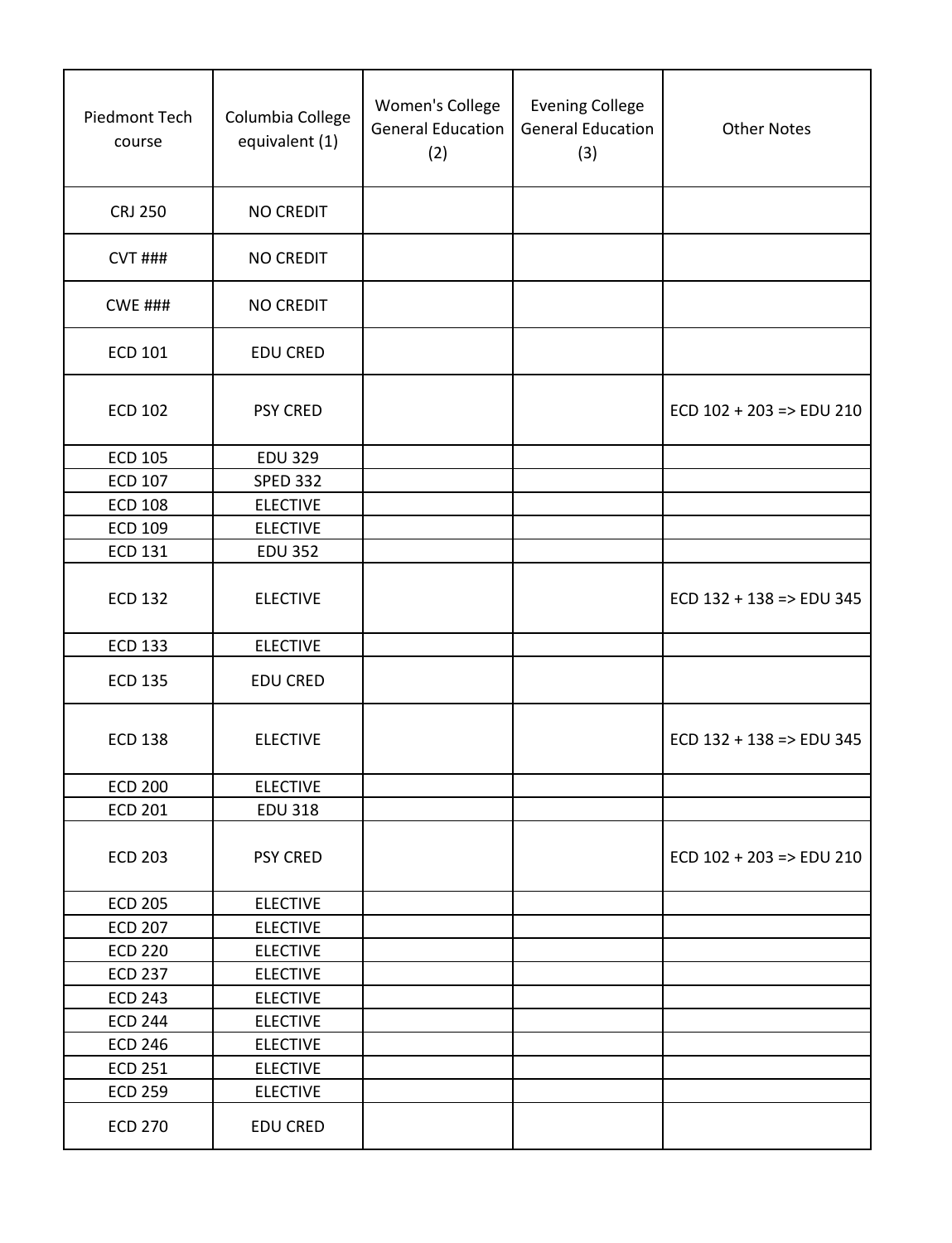| Piedmont Tech<br>course | Columbia College<br>equivalent (1) | Women's College<br><b>General Education</b><br>(2) | <b>Evening College</b><br><b>General Education</b><br>(3) | <b>Other Notes</b>               |
|-------------------------|------------------------------------|----------------------------------------------------|-----------------------------------------------------------|----------------------------------|
| ECO 101                 | <b>ECON CRED</b>                   |                                                    | LA 2212                                                   |                                  |
| <b>ECO 210</b>          | <b>ECON CRED</b>                   |                                                    | LA 2212                                                   | $ECO$ 210 + 211 => $ECON$<br>201 |
| <b>ECO 211</b>          | <b>ECON CRED</b>                   |                                                    | LA 2212                                                   | $ECO 210 + 211 => ECON$<br>201   |
| <b>EDU 241</b>          | <b>EDU 230</b>                     |                                                    |                                                           |                                  |
| <b>EEM ###</b>          | <b>NO CREDIT</b>                   |                                                    |                                                           |                                  |
| <b>EET ###</b>          | <b>NO CREDIT</b>                   |                                                    |                                                           |                                  |
| <b>EGR ###</b>          | <b>NO CREDIT</b>                   |                                                    |                                                           |                                  |
| <b>EGT ###</b>          | <b>NO CREDIT</b>                   |                                                    |                                                           |                                  |
| <b>EMS ###</b>          | <b>NO CREDIT</b>                   |                                                    |                                                           |                                  |
| <b>ENG 011</b>          | <b>NO CREDIT</b>                   |                                                    |                                                           |                                  |
| <b>ENG 012</b>          | <b>NO CREDIT</b>                   |                                                    |                                                           |                                  |
| <b>ENG 031</b>          | <b>NO CREDIT</b>                   |                                                    |                                                           |                                  |
| <b>ENG 032</b>          | <b>NO CREDIT</b>                   |                                                    |                                                           |                                  |
| <b>ENG 100</b>          | <b>NO CREDIT</b>                   |                                                    |                                                           |                                  |
| <b>ENG 101</b>          | <b>ENG 101</b>                     | College Writing I                                  | <b>ENG 101</b>                                            |                                  |
| <b>ENG 102</b>          | <b>ENG 102</b>                     | College Writing II                                 | <b>ENG 102</b>                                            |                                  |
| <b>ENG 165</b>          | <b>WRIT 305</b>                    |                                                    |                                                           |                                  |
| <b>ENG 201</b>          | <b>ENG 240</b>                     | Literary Knowledge                                 | LA 2214                                                   |                                  |
| <b>ENG 202</b>          | <b>ENG 250</b>                     | Literary Knowledge                                 | LA 2214                                                   |                                  |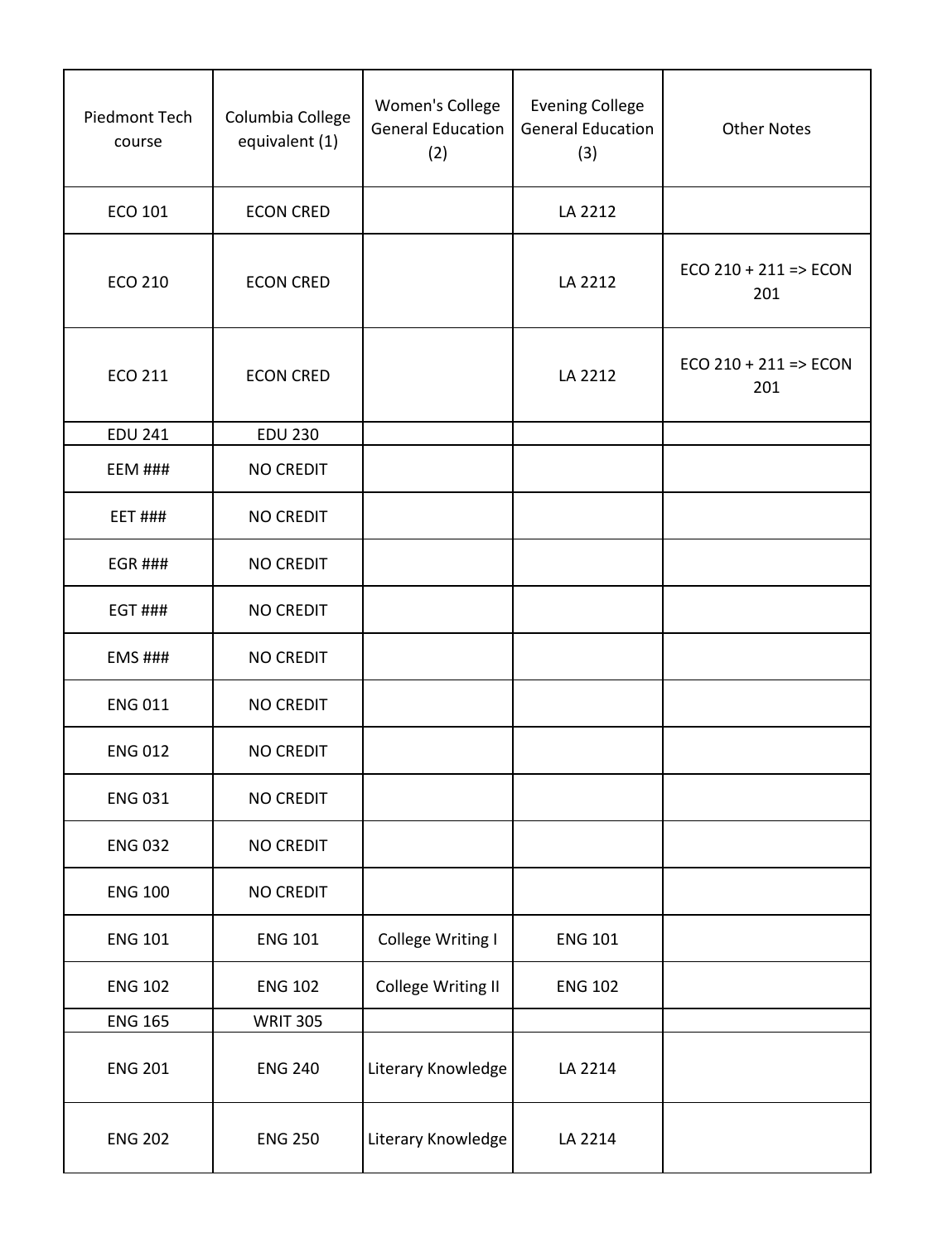| Piedmont Tech<br>course | Columbia College<br>equivalent (1) | Women's College<br><b>General Education</b><br>(2) | <b>Evening College</b><br><b>General Education</b><br>(3) | <b>Other Notes</b>                  |
|-------------------------|------------------------------------|----------------------------------------------------|-----------------------------------------------------------|-------------------------------------|
| <b>ENG 205</b>          | <b>ENG 210</b>                     | Literary Knowledge                                 | LA 2214                                                   |                                     |
| <b>ENG 206</b>          | <b>ENG 230</b>                     | Literary Knowledge                                 | LA 2214                                                   |                                     |
| <b>ENG 208</b>          | <b>ENG 200</b>                     | Literary Knowledge                                 | LA 2214                                                   |                                     |
| <b>ENG 209</b>          | <b>ENG 200</b>                     | Literary Knowledge                                 | LA 2214                                                   |                                     |
| <b>ENG 235</b>          | <b>ENG 372</b>                     | Literary Knowledge                                 | LA 2214                                                   |                                     |
| <b>EVT 155</b>          | <b>PS 122</b>                      | Scientific Literacy                                | Lab science                                               |                                     |
| <b>EVT 156</b>          | <b>BIO 104</b>                     | Scientific Literacy                                | Lab science                                               |                                     |
| <b>FOR ###</b>          | <b>NO CREDIT</b>                   |                                                    |                                                           |                                     |
| <b>FSE ###</b>          | <b>NO CREDIT</b>                   |                                                    |                                                           |                                     |
| <b>GSM ###</b>          | <b>NO CREDIT</b>                   |                                                    |                                                           |                                     |
| <b>HIS 101</b>          | <b>HIS 102</b>                     | <b>Historical Literacy</b>                         |                                                           |                                     |
| <b>HIS 102</b>          | <b>HIS 103</b>                     | <b>Historical Literacy</b>                         |                                                           |                                     |
| <b>HIS 115</b>          | <b>HIS 260</b>                     | Multiculturalism                                   | LA 2215                                                   |                                     |
| <b>HIS 201</b>          | <b>HIS 207</b>                     |                                                    |                                                           |                                     |
| <b>HIS 202</b>          | <b>HIS 208</b>                     |                                                    |                                                           |                                     |
| <b>HRT ###</b>          | <b>NO CREDIT</b>                   |                                                    |                                                           |                                     |
| <b>HUS 101</b>          | <b>SOWK CRED</b>                   |                                                    |                                                           | HUS $101 + 204 \Rightarrow$ SOC 255 |
| <b>HUS 134</b>          | <b>PSY CRED</b>                    |                                                    |                                                           |                                     |
| <b>HUS 150</b>          | <b>SOWK CRED</b>                   |                                                    |                                                           |                                     |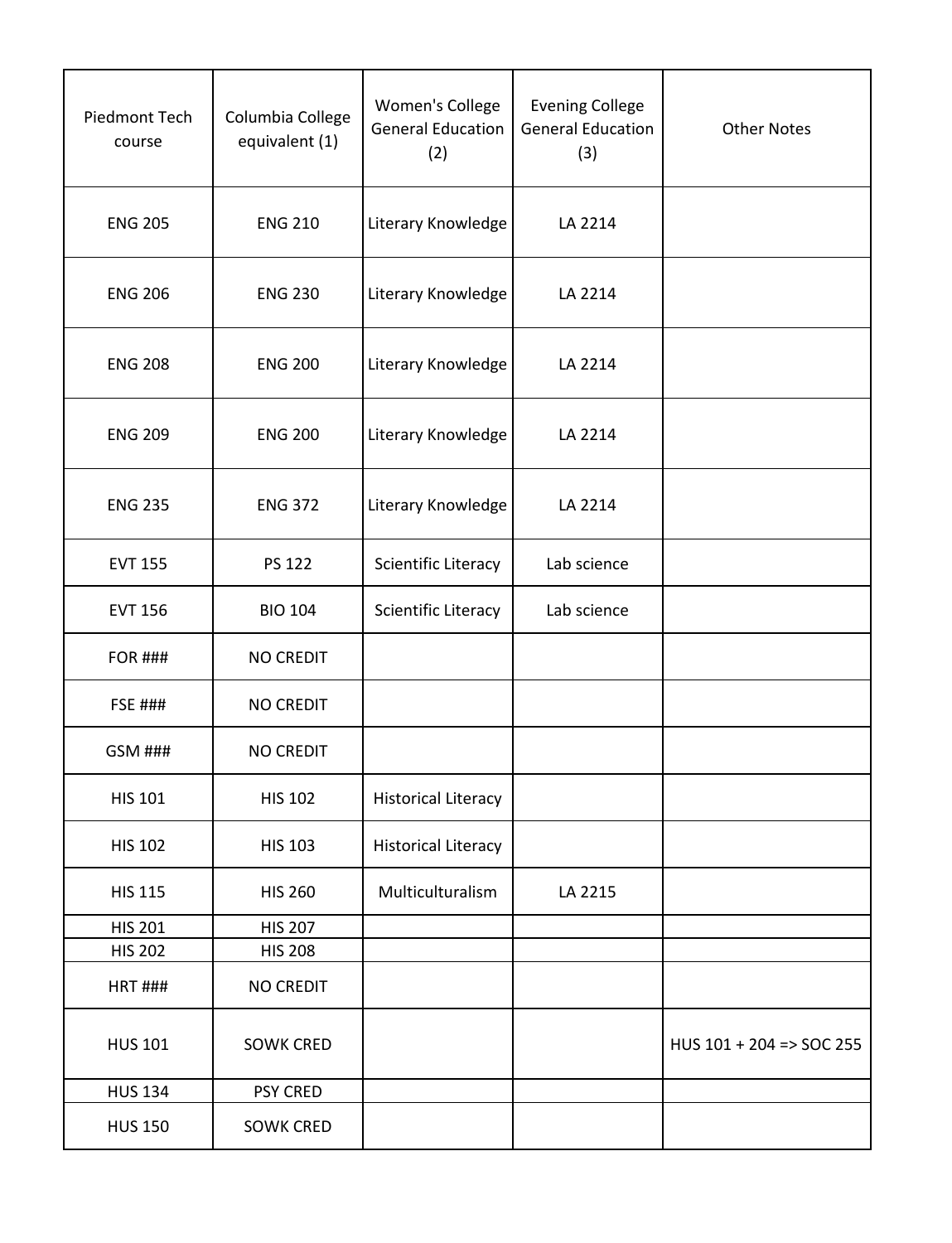| Piedmont Tech<br>course | Columbia College<br>equivalent (1) | Women's College<br><b>General Education</b><br>(2) | <b>Evening College</b><br><b>General Education</b><br>(3) | <b>Other Notes</b>       |
|-------------------------|------------------------------------|----------------------------------------------------|-----------------------------------------------------------|--------------------------|
| <b>HUS 151</b>          | <b>SOWK CRED</b>                   |                                                    |                                                           |                          |
| <b>HUS 201</b>          | <b>SOC CRED</b>                    |                                                    |                                                           |                          |
| <b>HUS 204</b>          | <b>SOWK CRED</b>                   |                                                    |                                                           | HUS 101 + 204 => SOC 255 |
| <b>HUS 205</b>          | SOC 318                            |                                                    |                                                           |                          |
| <b>HUS 206</b>          | SOC 430                            |                                                    |                                                           |                          |
| <b>HUS 208</b>          | <b>SOC 240</b>                     |                                                    |                                                           |                          |
| <b>HUS 209</b>          | <b>SOWK CRED</b>                   |                                                    |                                                           |                          |
| <b>HUS 215</b>          | <b>ELECTIVE</b>                    |                                                    |                                                           |                          |
| <b>HUS 216</b>          | <b>PSY CRED</b>                    |                                                    |                                                           |                          |
| <b>HUS 217</b>          | <b>PSY CRED</b>                    |                                                    |                                                           |                          |
| <b>HUS 221</b>          | <b>PSY 201</b>                     |                                                    |                                                           |                          |
| <b>HUS 225</b>          | <b>SOC CRED</b>                    |                                                    |                                                           |                          |
| <b>HUS 230</b>          | <b>SOWK CRED</b>                   |                                                    |                                                           |                          |
| <b>HUS 235</b>          | <b>PSY 360</b>                     |                                                    |                                                           |                          |
| <b>HUS 237</b>          | <b>ELECTIVE</b>                    |                                                    |                                                           |                          |
| <b>IDS 101</b>          | <b>LEAD 101</b>                    |                                                    |                                                           |                          |
| <b>IDS 104</b>          | <b>ELECTIVE</b>                    |                                                    |                                                           |                          |
| <b>IDS 205</b>          | <b>ELECTIVE</b>                    |                                                    |                                                           |                          |
| <b>IMT ###</b>          | NO CREDIT                          |                                                    |                                                           |                          |
| <b>IST 150</b>          | <b>NO CREDIT</b>                   |                                                    |                                                           |                          |
| <b>IST 209</b>          | <b>NO CREDIT</b>                   |                                                    |                                                           |                          |
| <b>IST 220</b>          | <b>NO CREDIT</b>                   |                                                    |                                                           |                          |
| <b>IST 225</b>          | <b>NO CREDIT</b>                   |                                                    |                                                           |                          |
| <b>IST 226</b>          | <b>CIS 230</b>                     |                                                    |                                                           |                          |
| <b>IST 237</b>          | <b>ELECTIVE</b>                    |                                                    |                                                           |                          |
| <b>IST 238</b>          | <b>ELECTIVE</b>                    |                                                    |                                                           |                          |
| <b>IST 241</b>          | <b>NO CREDIT</b>                   |                                                    |                                                           |                          |
| <b>IST 256</b>          | <b>NO CREDIT</b>                   |                                                    |                                                           |                          |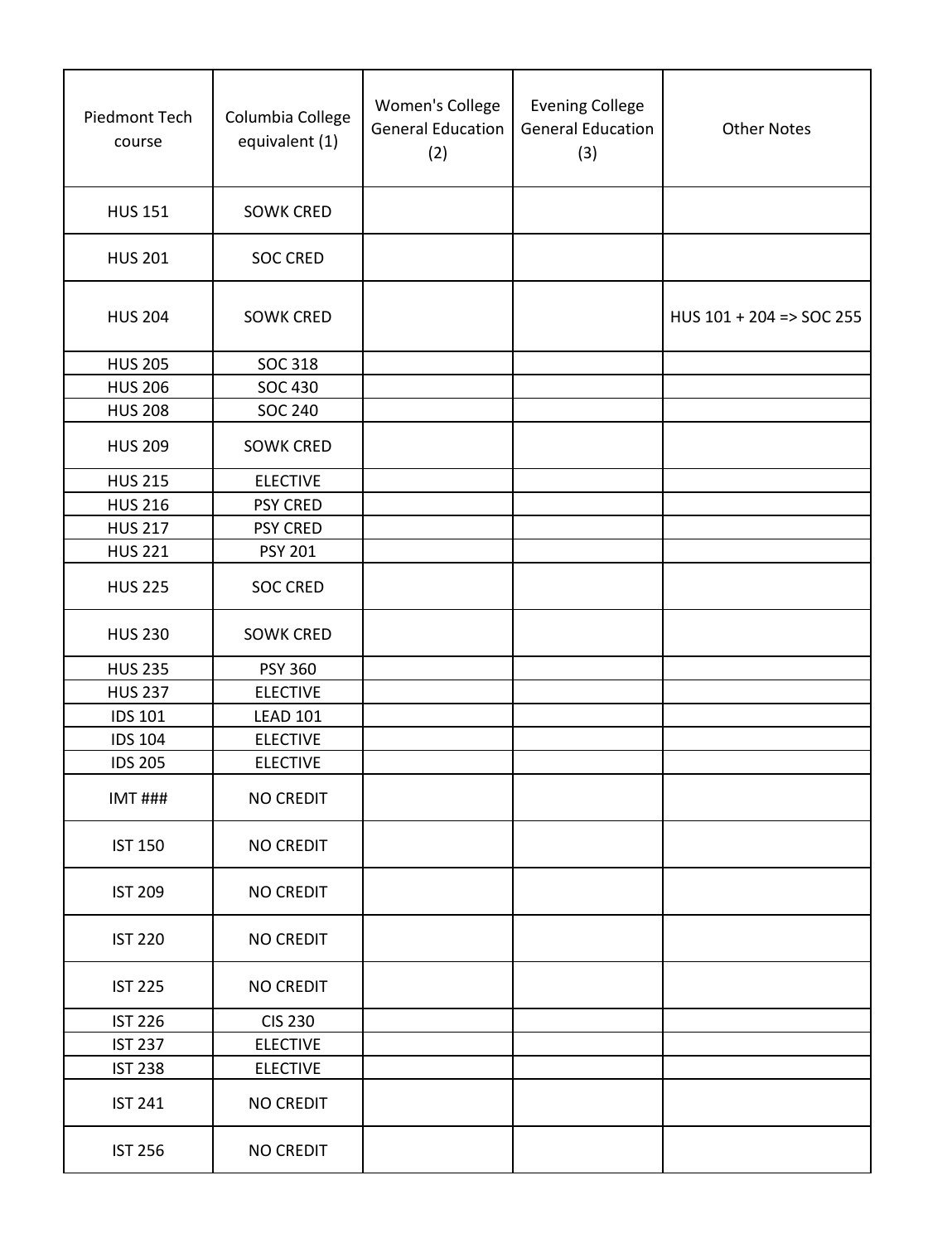| Piedmont Tech<br>course | Columbia College<br>equivalent (1) | Women's College<br><b>General Education</b><br>(2) | <b>Evening College</b><br><b>General Education</b><br>(3) | <b>Other Notes</b> |
|-------------------------|------------------------------------|----------------------------------------------------|-----------------------------------------------------------|--------------------|
| <b>IST 257</b>          | <b>NO CREDIT</b>                   |                                                    |                                                           |                    |
| <b>IST 270</b>          | <b>NO CREDIT</b>                   |                                                    |                                                           |                    |
| <b>IST 272</b>          | <b>CIS 350</b>                     |                                                    |                                                           |                    |
| <b>IST 281</b>          | <b>NO CREDIT</b>                   |                                                    |                                                           |                    |
| <b>MAT 011</b>          | <b>NO CREDIT</b>                   |                                                    |                                                           |                    |
| <b>MAT 012</b>          | <b>NO CREDIT</b>                   |                                                    |                                                           |                    |
| <b>MAT 013</b>          | <b>NO CREDIT</b>                   |                                                    |                                                           |                    |
| <b>MAT 031</b>          | <b>NO CREDIT</b>                   |                                                    |                                                           |                    |
| <b>MAT 032</b>          | <b>NO CREDIT</b>                   |                                                    |                                                           |                    |
| <b>MAT 101</b>          | <b>NO CREDIT</b>                   |                                                    |                                                           |                    |
| <b>MAT 102</b>          | <b>NO CREDIT</b>                   |                                                    |                                                           |                    |
| <b>MAT 110</b>          | <b>MATH 104</b>                    | Quantitative<br>Literacy                           | Mathematics                                               |                    |
| <b>MAT 111</b>          | <b>MATH 106</b>                    | Quantitative<br>Literacy                           | Mathematics                                               |                    |
| <b>MAT 120</b>          | <b>MATH 140</b>                    | Quantitative<br>Literacy                           | Mathematics                                               |                    |
| <b>MAT 122</b>          | <b>MATH GENED</b>                  | Quantitative<br>Literacy                           | Mathematics                                               |                    |
| <b>MAT 123</b>          | <b>MATH 120</b>                    | Quantitative<br>Literacy                           | Mathematics                                               |                    |
| <b>MAT 130</b>          | <b>MATH 107</b>                    | Quantitative<br>Literacy                           | Mathematics                                               |                    |
| <b>MAT 140</b>          | <b>MATH 160</b>                    | Quantitative<br>Literacy                           | Mathematics                                               |                    |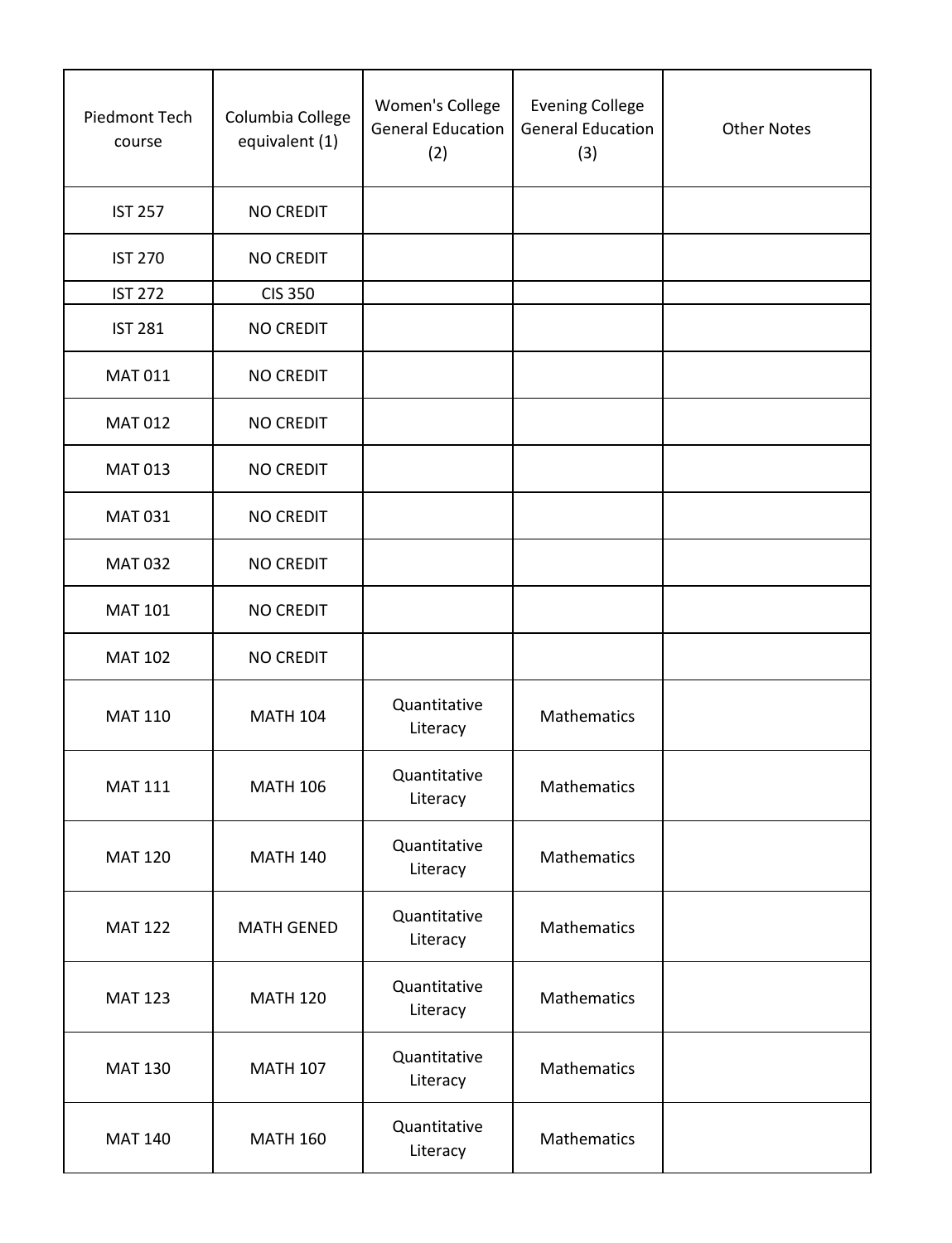| Piedmont Tech<br>course | Columbia College<br>equivalent (1) | Women's College<br><b>General Education</b><br>(2) | <b>Evening College</b><br><b>General Education</b><br>(3) | <b>Other Notes</b>                         |
|-------------------------|------------------------------------|----------------------------------------------------|-----------------------------------------------------------|--------------------------------------------|
| <b>MAT 141</b>          | <b>MATH 165</b>                    |                                                    | Mathematics                                               |                                            |
| <b>MAT 152</b>          | <b>NO CREDIT</b>                   |                                                    |                                                           |                                            |
| <b>MAT 155</b>          | <b>MATH 120</b>                    | Quantitative<br>Literacy                           | Mathematics                                               |                                            |
| <b>MAT 170</b>          | <b>NO CREDIT</b>                   |                                                    |                                                           |                                            |
| <b>MAT 171</b>          | <b>NO CREDIT</b>                   |                                                    |                                                           |                                            |
| <b>MAT 220</b>          | <b>MATH 140</b>                    | Quantitative<br>Literacy                           | Mathematics                                               |                                            |
| <b>MAT 240</b>          | <b>MATH 260</b>                    |                                                    | Mathematics                                               | $MAT 140 + 141 + 240 = >$<br>adds MATH 265 |
| <b>MAT 242</b>          | <b>MATH 360</b>                    |                                                    | Mathematics                                               |                                            |
| <b>MED ###</b>          | <b>NO CREDIT</b>                   |                                                    |                                                           |                                            |
| <b>MET ###</b>          | <b>NO CREDIT</b>                   |                                                    |                                                           |                                            |
| <b>MGT 101</b>          | <b>BUS CRED</b>                    |                                                    |                                                           |                                            |
| <b>MGT 120</b>          | <b>BUS CRED</b>                    |                                                    |                                                           |                                            |
| <b>MGT 150</b>          | <b>BUS CRED</b>                    |                                                    |                                                           |                                            |
| <b>MGT 201</b>          | <b>BUS CRED</b>                    |                                                    |                                                           |                                            |
| <b>MGT 240</b>          | <b>ELECTIVE</b>                    |                                                    | LA 2216                                                   |                                            |
| <b>MKT 101</b>          | <b>BUS CRED</b>                    |                                                    |                                                           |                                            |
| <b>MKT 110</b>          | <b>BUS CRED</b>                    |                                                    |                                                           |                                            |
| <b>MKT 135</b>          | <b>ELECTIVE</b>                    |                                                    |                                                           |                                            |
| <b>MKT 240</b>          | <b>ELECTIVE</b>                    |                                                    |                                                           |                                            |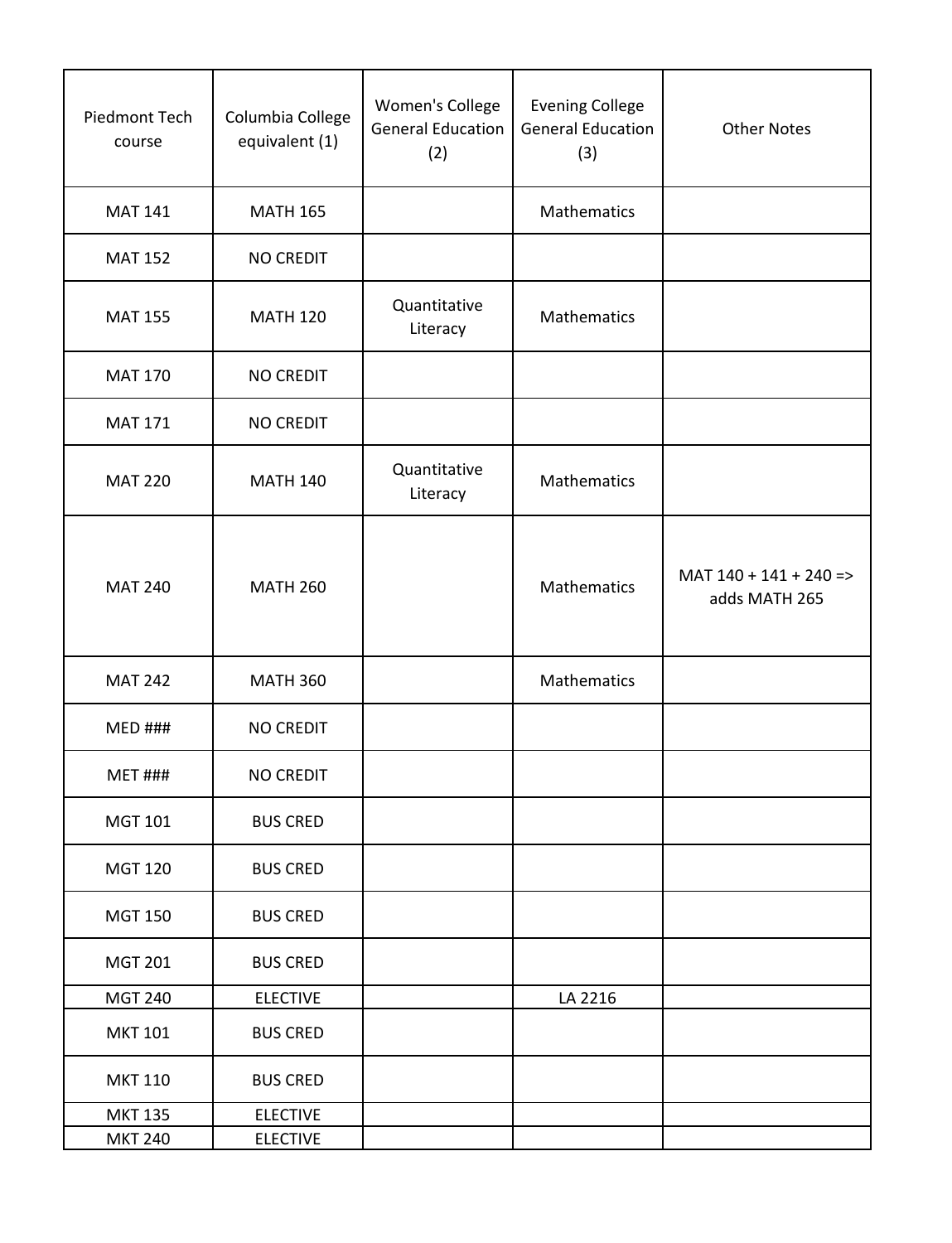| Piedmont Tech  | Columbia College | Women's College                                   | <b>Evening College</b><br><b>General Education</b> |                    |
|----------------|------------------|---------------------------------------------------|----------------------------------------------------|--------------------|
| course         | equivalent (1)   | <b>General Education</b><br>(2)                   | (3)                                                | <b>Other Notes</b> |
| <b>MTH ###</b> | <b>NO CREDIT</b> |                                                   |                                                    |                    |
| <b>MTT ###</b> | <b>NO CREDIT</b> |                                                   |                                                    |                    |
| <b>MUS 105</b> | <b>MUS 207</b>   | Aesthetic Literacy                                | LA 2214                                            |                    |
| <b>NUR ###</b> | <b>NO CREDIT</b> |                                                   |                                                    |                    |
| <b>PCC ###</b> | <b>NO CREDIT</b> |                                                   |                                                    |                    |
| PHI 101        | <b>PHIL 154</b>  | Philosophical<br>Inquiry                          | LA 2215                                            |                    |
| <b>PHI 105</b> | <b>PHIL 205</b>  |                                                   |                                                    |                    |
| <b>PHI 110</b> | <b>PHIL 153</b>  | Philosophical<br>Inquiry OR Ethical<br>Leadership | LA 2215                                            |                    |
| <b>PHM ###</b> | <b>NO CREDIT</b> |                                                   |                                                    |                    |
| <b>PHS 101</b> | <b>PS 122</b>    | Scientific Literacy                               | Lab science                                        |                    |
| <b>PHS 102</b> | PS CRED          | Scientific Literacy                               | Lab science                                        |                    |
| <b>PHY 201</b> | <b>PHYS 221</b>  | Scientific Literacy                               | Lab science                                        |                    |
| <b>PHY 202</b> | <b>PHYS 222</b>  |                                                   | Lab science                                        |                    |
| <b>PHY 221</b> | <b>PHYS 221</b>  | Scientific Literacy                               | Lab science                                        |                    |
| <b>PHY 222</b> | <b>PHYS 222</b>  |                                                   | Lab science                                        |                    |
| <b>PHY 223</b> | PHYS CRED        | Scientific Literacy                               | Lab science                                        |                    |
| <b>PNR ###</b> | <b>NO CREDIT</b> |                                                   |                                                    |                    |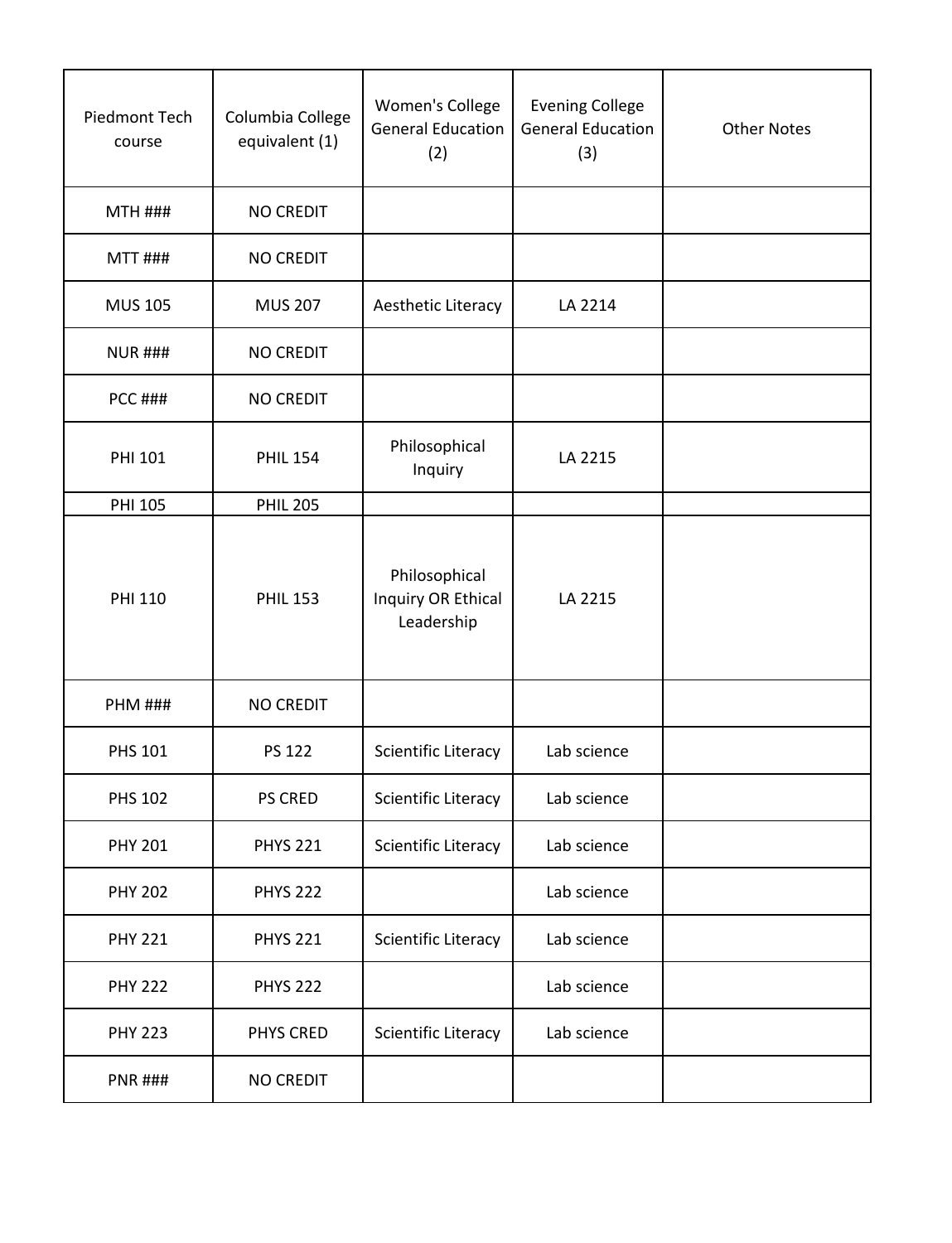| Piedmont Tech  | Columbia College<br>equivalent (1) | Women's College<br><b>General Education</b><br>(2)                                       | <b>Evening College</b><br><b>General Education</b><br>(3) | <b>Other Notes</b> |
|----------------|------------------------------------|------------------------------------------------------------------------------------------|-----------------------------------------------------------|--------------------|
| <b>PSC 201</b> | POSC 101                           | <b>Human Institutions</b><br>and Behavior                                                | LA 2212                                                   |                    |
| <b>PSC 215</b> |                                    |                                                                                          |                                                           |                    |
| PSY 103        |                                    |                                                                                          |                                                           |                    |
| <b>PSY 201</b> | PSY 102                            | <b>Human Institutions</b><br>and Behavior                                                | LA 2212                                                   |                    |
| <b>PSY 203</b> |                                    |                                                                                          |                                                           |                    |
| <b>PSY 210</b> |                                    |                                                                                          |                                                           |                    |
| <b>PSY 212</b> |                                    |                                                                                          |                                                           |                    |
| QAT ###        | <b>NO CREDIT</b>                   |                                                                                          |                                                           |                    |
| <b>RAD ###</b> | <b>NO CREDIT</b>                   |                                                                                          |                                                           |                    |
| <b>RDG 011</b> | <b>NO CREDIT</b>                   |                                                                                          |                                                           |                    |
| <b>RDG 012</b> | <b>NO CREDIT</b>                   |                                                                                          |                                                           |                    |
| <b>RDG 031</b> | <b>NO CREDIT</b>                   |                                                                                          |                                                           |                    |
| <b>RDG 032</b> | <b>NO CREDIT</b>                   |                                                                                          |                                                           |                    |
| <b>RDG 100</b> | <b>NO CREDIT</b>                   |                                                                                          |                                                           |                    |
| <b>RDG 101</b> | <b>ELECTIVE</b>                    |                                                                                          |                                                           |                    |
| <b>REL 103</b> | <b>REL 127</b>                     | <b>Religious Studies</b>                                                                 | LA 2215                                                   |                    |
| <b>RES ###</b> | <b>NO CREDIT</b>                   |                                                                                          |                                                           |                    |
| <b>SAC 101</b> | <b>ELECTIVE</b>                    |                                                                                          |                                                           |                    |
| SOC 101        | SOC 151                            | Human Institutions<br>and Behavior                                                       | LA 2212                                                   |                    |
| <b>SOC 205</b> | SOC 163                            |                                                                                          | LA 2212                                                   |                    |
| SOC 210        | <b>SOC 226</b>                     |                                                                                          |                                                           |                    |
|                |                                    | <b>POSC 220</b><br><b>ELECTIVE</b><br><b>PSY 203</b><br><b>EDU 253</b><br><b>PSY 342</b> |                                                           |                    |